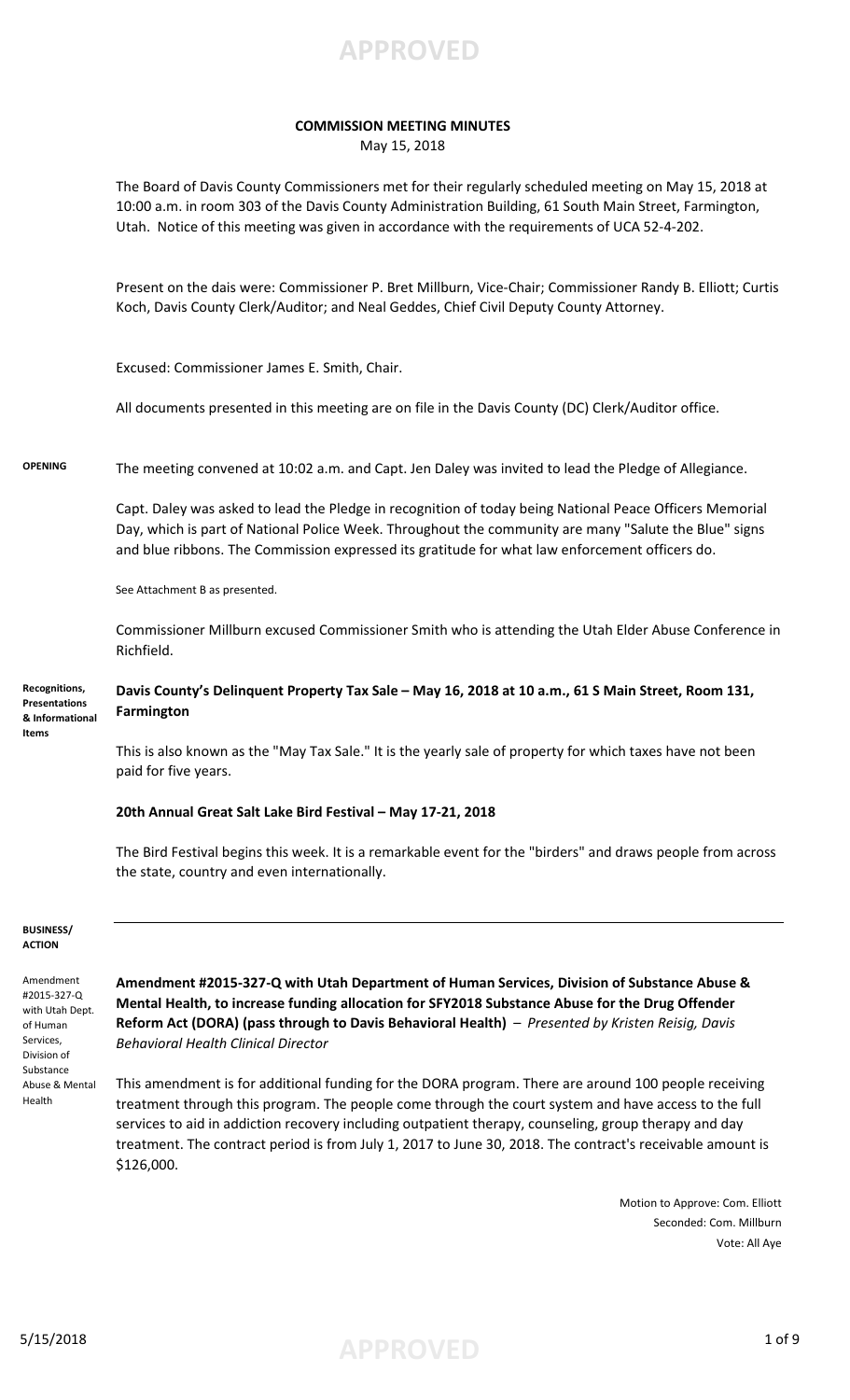Area Plan #2018- 202, DBH's Substance Abuse & Mental Health Area Plan FY2019

**Area Plan #2018-202, Davis Behavioral Health's (DBH) Substance Abuse & Mental Health Area Plan FY2019** – *Presented by Kristen Reisig, Davis Behavioral Health Clinical Director*

This plan is required by statute; it is mostly the same as last year with some exceptions. Notable changes include discontinuing the day treatment program for those in the work center and replacing it with a 16 bed women's residential treatment program and extending the intensive outpatient (IOP) treatment to a work center IOP program. These changes should help to decrease the number of relapses. To expand access to psychiatric help, DBH will partner with Midtown who will provide the basic health needs and psychiatric help once the patient is stable. Lastly, DBH is now the program administrator for the Northern Region to do stabilization and mobile response services for children. The opioid crisis is still being addressed through more staff training in handling trauma. The contract period is from July 1, 2018 to June 30, 2019. This contract is neither payable nor receivable.

> Motion to Approve: Com. Elliott Seconded: Com. Millburn Vote: All Aye

It was mentioned that over 7,500 people were helped last year and about 2,000 of them did not have funding. Serving these people in the community would not have been possible without the County support.

**Amendment #2015-34-D with Utah Department of Health to provide continued funding for tuberculosis prevention and control activities** – *Presented by Brian Hatch, Davis County Health Director*

This amendment is to provide additional funding for TB prevention and control activities. The contract period is from April 1, 2018 to Dec. 31, 2018. The contract's receivable amount is \$1,395.75.

> Motion to Approve: Com. Elliott Seconded: Com. Millburn Vote: All Aye

Request reappointments to DC Board of Health

Amendment #2015-34-D provide continued funding for tuberculosis prevention and control activities

> **Request for the re-appointments of Mr. Brian Cook, Dr. Ryan Stewart, Dr. Colleen Taylor and Mr. Scott Zigich to the Davis County Board of Health** – *Presented by Brian Hatch, Davis County Health Director*

In last week's Board of Health meeting, four board members were approved for reappointment for an additional term. Brian was authorized to request approval of these reappointments. Dr. Taylor is a dentist, as required by ordinance; Dr. Stewart is a medical physician; Mr. Zigich is the school district appointment, as required by ordinance; and Mr. Cook is a member at large. The contract period is from July 1, 2018 to June 30, 2020 for a three year term. This contract is neither payable nor receivable.

> Motion to Approve: Com. Elliott Seconded: Com. Millburn Vote: All Aye

Resolution #2018-203 for administration of PTIF accounts

**Resolution #2018-203 to Utah State Treasurer to certify authorization of users to access and/or transact with the Administration of Public Treasurers' Investment Fund (PTIF) accounts** – *Presented by Mark Altom, Davis County Treasurer*

This resolution is to give Jonathan Lee, Chief Deputy Treasurer, and Mark Altom, County Treasurer, permission to sign on behalf of the County for PTIF accounts. Previously authorizations were handwritten, but it has now been changed to an online portal. The contract period is from [July 1, 2018] to Dec. 31, 2020. This contract is neither payable nor receivable.

5/15/2018 **APPROVED** 2 of 9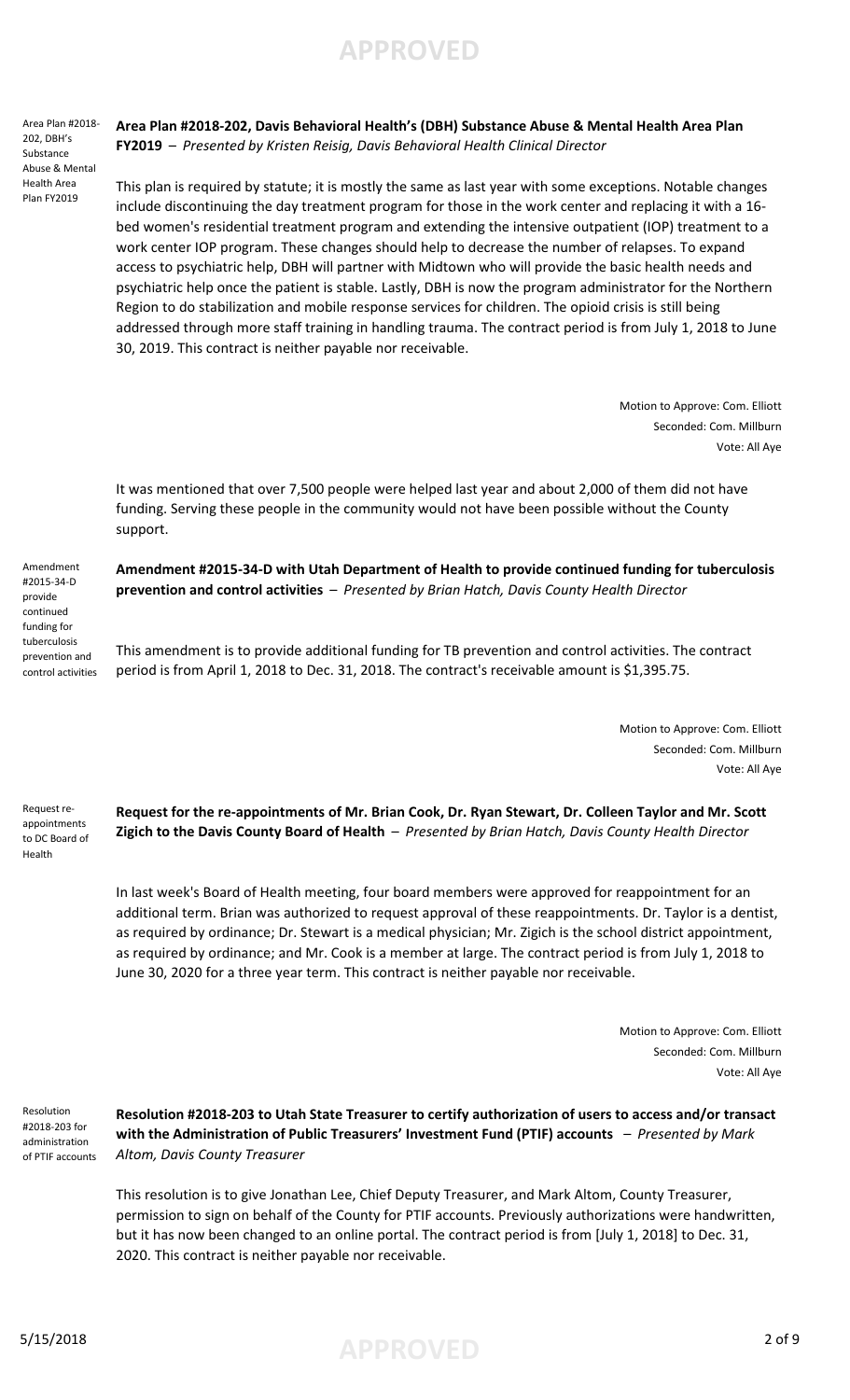

Motion to Approve: Com. Elliott Seconded: Com. Millburn Vote: All Aye

| Agreement<br>#2018-204 with<br><b>KSL Radio</b>          | Agreement #2018-204 with KSL Radio for radio advertising of the 2018 Davis County Fair - Presented<br>by Stephanie Davis, Davis County Event Coordinator - Legacy Events Center                                                                                                                                                                                                                                       |
|----------------------------------------------------------|-----------------------------------------------------------------------------------------------------------------------------------------------------------------------------------------------------------------------------------------------------------------------------------------------------------------------------------------------------------------------------------------------------------------------|
|                                                          | This agreement is with KSL radio to provide radio advertising for the County Fair both in the morning and<br>evening. These announcements have proven successful in the past. The contract period is from July 1,<br>2018 to Aug. 19. 2018. The contract's payable amount is \$3,000.                                                                                                                                 |
|                                                          | Motion to Approve: Com. Elliott<br>Seconded: Com. Millburn<br>Vote: All Aye                                                                                                                                                                                                                                                                                                                                           |
| Agreement<br>#2018-205 with<br>my529                     | Agreement #2018-205 with my529, Utah's 529 College Savings Plan, to sponsor the 2018 Davis County<br>Fair - Presented by Stephanie Davis, Davis County Event Coordinator - Legacy Events Center                                                                                                                                                                                                                       |
|                                                          | This sponsorship agreement is with my529. They will be sponsoring the Kid Zone area. It is their first year<br>as a sponsor of the Davis County Fair. The contract period is from May 21, 2018 to Aug. 19, 2018. The<br>receivable amount is \$1,000.                                                                                                                                                                 |
|                                                          | Motion to Approve: Com. Elliott                                                                                                                                                                                                                                                                                                                                                                                       |
|                                                          | Seconded: Com. Millburn                                                                                                                                                                                                                                                                                                                                                                                               |
|                                                          | Vote: All Aye                                                                                                                                                                                                                                                                                                                                                                                                         |
| Agreement<br>#2018-206 with<br>Orrigami<br>Entertainment | Agreement #2018-206 with Orrigami Entertainment to provide performer Madilyn Paige as opening act<br>for BYU Vocal Point Concert at 2018 Davis County Fair - Presented by Stephanie Davis, Davis County<br>Event Coordinator - Legacy Events Center                                                                                                                                                                   |
|                                                          | Orrigami Entertainment will be providing local celebrity Madilyn Paige, who was a finalist on The Voice, to<br>be the opening act for the BYU Vocal Point concert. This will help bring in a younger crowd as well as<br>Madilyn's existing fan base, to the Davis County Fair. The contract period is from May 31, 2018 to Aug. 20,<br>2018. The contract's receivable amount is \$1,500.                            |
|                                                          | Motion to Approve: Com. Elliott                                                                                                                                                                                                                                                                                                                                                                                       |
|                                                          | Seconded: Com. Millburn<br>Vote: All Aye                                                                                                                                                                                                                                                                                                                                                                              |
| Agreement<br>#2018-207 with<br>Canyonlands<br>Canine     | Agreement #2018-207 with Canyonlands Canine for rental space at Legacy Events Center for regional<br>dog show - Presented by Mike Moake, Davis County Marketing Coordinator - Legacy Events Center                                                                                                                                                                                                                    |
|                                                          | Canyonland Canines will be renting the Legacy Event Center, due to no other county buildings being<br>available. They were also given a discounted rate because the Event Center's North parking lot has been<br>reserved for a different event. This is a regional dog show with about 200 dogs competing. The contract<br>period is from June 22, 2018 to June 24, 2018. The contract's receivable amount is \$675. |
|                                                          | Motion to Approve: Com. Elliott<br>Seconded: Com. Millburn<br>Vote: All Aye                                                                                                                                                                                                                                                                                                                                           |
| Agreement<br>#2018-208 with<br>Scrape Fest               | Agreement #2018-208 with Scrape Fest for rental space at Legacy Events Center for car show -<br>Presented by Mike Moake, Davis County Marketing Coordinator - Legacy Events Center                                                                                                                                                                                                                                    |

5/15/2018 **APPROVED** 3 of 9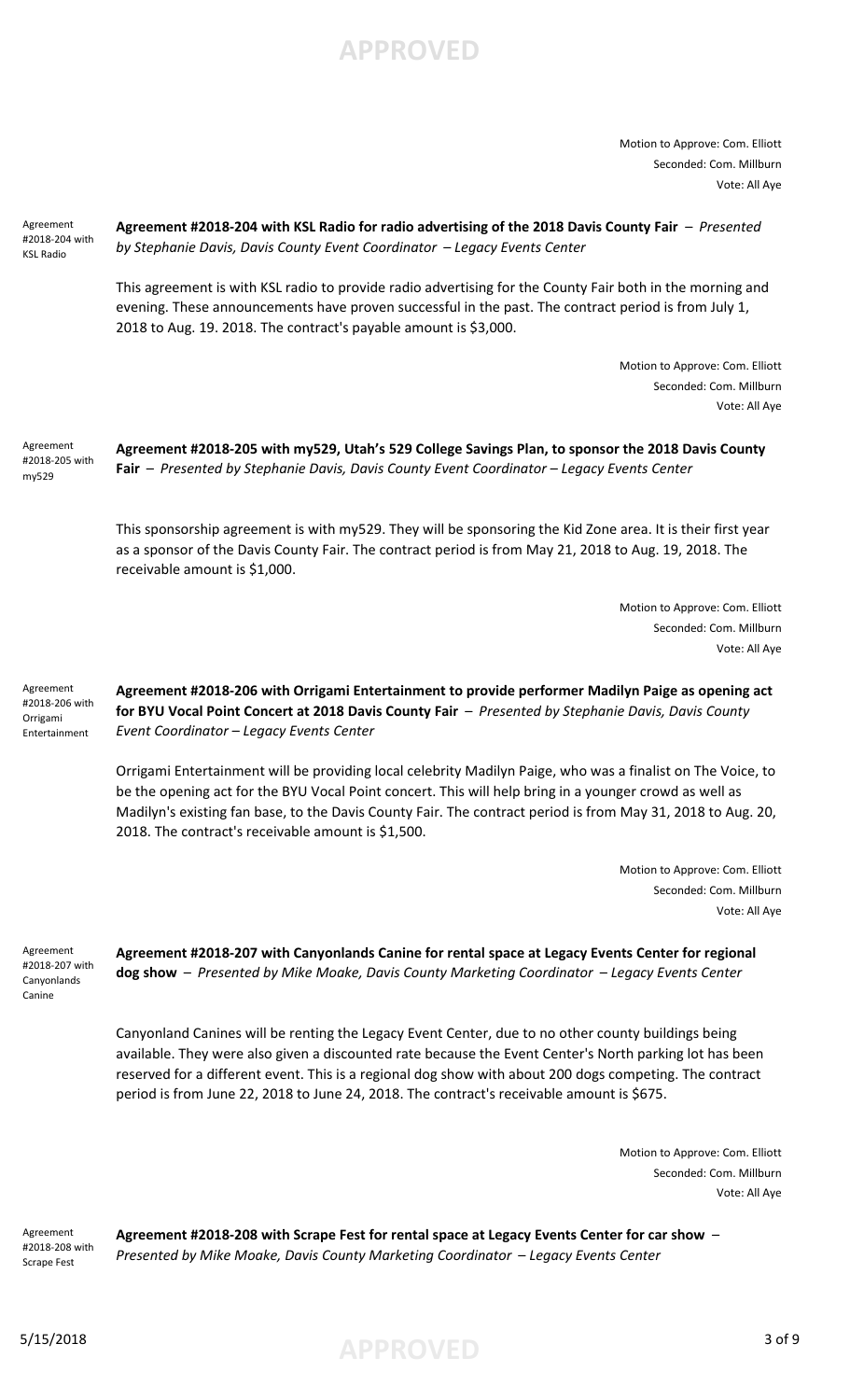

The Scrape Fest fall car show is one of the largest events at the Legacy Event Center drawing participants from as far as California. The event is so large that a campus rate had to be created; this is the first event using that rate. The contract period is from Sept. 19, 2018 to Sept. 23, 2018. The contract's receivable amount is \$3,640.

> Motion to Approve: Com. Elliott Seconded: Com. Millburn Vote: All Aye

Summary List #2018-209 of low-dollar, lowrisk contracts for rental space at Legacy Events Center

**Summary List #2018-209 of low-dollar, low-risk contracts for rental space at Legacy Events Center** – *Presented by Dave Hansen, Davis County Legacy Events Center Director*

There are [17] rentals on the summary list. They are mostly soccer, dog shows and Ultimate Frisbee events. The disc events have become a recent sweet spot with a good turnout. The contracts range from March 21, 2018 to Feb. 23, 2019. The contracts' aggregate receivable amount is \$10,925.75.

> Motion to Approve: Com. Elliott Seconded: Com. Millburn Vote: All Aye

Final Plat Approval #2018- 210 for Henry Smith Subdivision

**Final Plat Approval #2018-210 for Henry Smith Subdivision (approx. 2425 North 4800 West, Hooper)** – *Presented by Jeff Oyler, Davis County Planning Manager*

This is for a three lot subdivision spanning 19 acres. It has been zoned A1; the lots are all over five acres to take advantage of Greenbelt status. This subdivision will require upgrading the water line for adequate fire protection and to pipe a ditch along 2425 North. The lots will be sold individually and are on a septic system. This has been approved by the Planning Commission and Public Works; the Health Department sent an approval letter last year. There was no mention of a contract period. This contract is neither payable nor receivable.

See Attachment C as presented.

Motion to Approve: Com. Elliott Seconded: Com. Millburn Vote: All Aye

Improvements Agreement and Grant of Lien #2018-210-A to Clifton H. Smith Family Revocable Trust and others

**Improvements Agreement and Grant of Lien #2018-210-A to Clifton H. Smith Family Revocable Trust, Annette Harris, Wayne R. Graham, Rena G. Stallings, Lee H. Graham, Nelda G. Price and Norene G. Doxey for postponement of curb, gutter and sidewalk improvements** – *Presented by Jeff Oyler, Davis County Planning Manager*

Currently there are no curb, gutter and sidewalk improvements made in this area. County policy states that if the county chooses to put in curb, gutter and sidewalk improvements then the developer(s) will pay for their proportionate share across their frontage. This agreement will transfer with the land title. There was no mention of the contract period. This contract is neither payable nor receivable.

> Motion to Approve: Com. Elliott Seconded: Com. Millburn Vote: All Aye

Escrow Agreement #2018-210-B with Michelle Harding

**Escrow Agreement #2018-210-B with Michelle Harding for escrow deposit for public improvements related to Henry Smith Subdivision (approx. 2425 North 4800 West, Hooper)** – *Presented by Jeff Oyler, Davis County Planning Manager*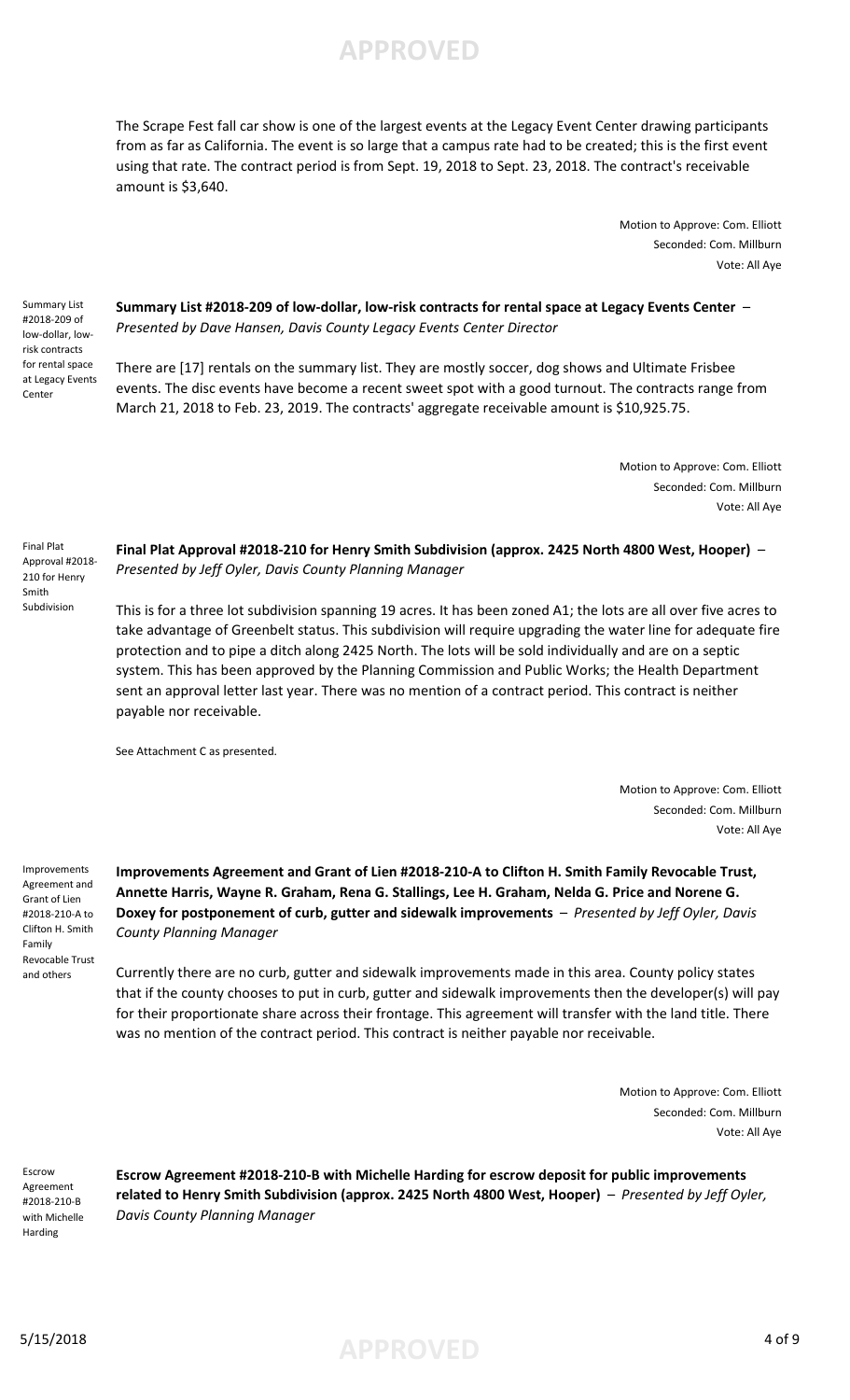

This agreement will be used to pay for the upgrades to the water line and to pipe the ditch. It is standard practice of the County to enter into this agreement between the developer, a bank and the County. The bank is America First Credit Union and Michelle Harding will be providing the money for the developer under the name of the Henry Smith Subdivision. The money is required up front, and as the work is accomplished the developer is paid out of the escrow funds. There was no mention of the contract's period. The contract's escrow receivable amount is \$91,029.

> Motion to Approve: Com. Elliott Seconded: Com. Millburn Vote: All Aye

**Resolution #2018-211 to approve Interlocal Agreement for dispatch services between South Weber City and Davis County** – *Presented by Captain Jennifer Daley, Davis County Sheriff's Office, in place of Under Sheriff Brent Peters, Davis County Sheriff's Office*

This resolution was created by Mike Kendall, Davis County Attorney, to approve the interlocal agreement for dispatch services with South Weber City Fire Department and Davis County. There is no contract period. This contract is neither payable nor receivable.

> Motion to Approve: Com. Elliott Seconded: Com. Millburn Vote: All Aye

Interlocal Agreement #2018-211 with South Weber City to provide dispatch services

Resolution #2018-211 to approve Interlocal Agreement with South Weber City

> **Interlocal Agreement #2018-211 with South Weber City to provide dispatch services** – *Presented by Captain Jennifer Daley, Davis County Sheriff's Office, in place of Under Sheriff Brent Peters, Davis County Sheriff's Office*

This is the interlocal agreement with South Weber City. The contract amount was determined based on the average number of calls over a five year span; 239 calls were made costing \$29.71 each. The contract's period is from July 1, 2018 to June 30, 2019. The contract's receivable amount is \$7,070.98.

> Motion to Approve: Com. Elliott Seconded: Com. Millburn Vote: All Aye

Grant Application #2018-212 with U.S. Dept. of Justice for Bulletproof Vest Partnership Grant

**Grant Application #2018-212 with U.S. Department of Justice for Bulletproof Vest Partnership Grant** – *Presented by Captain Jennifer Daley, Davis County Sheriff's Office, in place of Under Sheriff Brent Peters, Davis County Sheriff's Office*

This grant application is for bulletproof vests. As part of the grant, the County must match the \$13,000 provided by U.S. Department of Justice. In total, the grant would be for \$26,000. The average vest costs between \$770 and \$1,000; the grant will be used to purchase approximately 40 vests. The contract period is from April 1, 2018 to March 31, 2019. The contract's receivable amount is \$13,000 with an equal match from Davis County.

> Motion to Approve: Com. Elliott Seconded: Com. Millburn Vote: All Aye

5/15/2018 5 of 9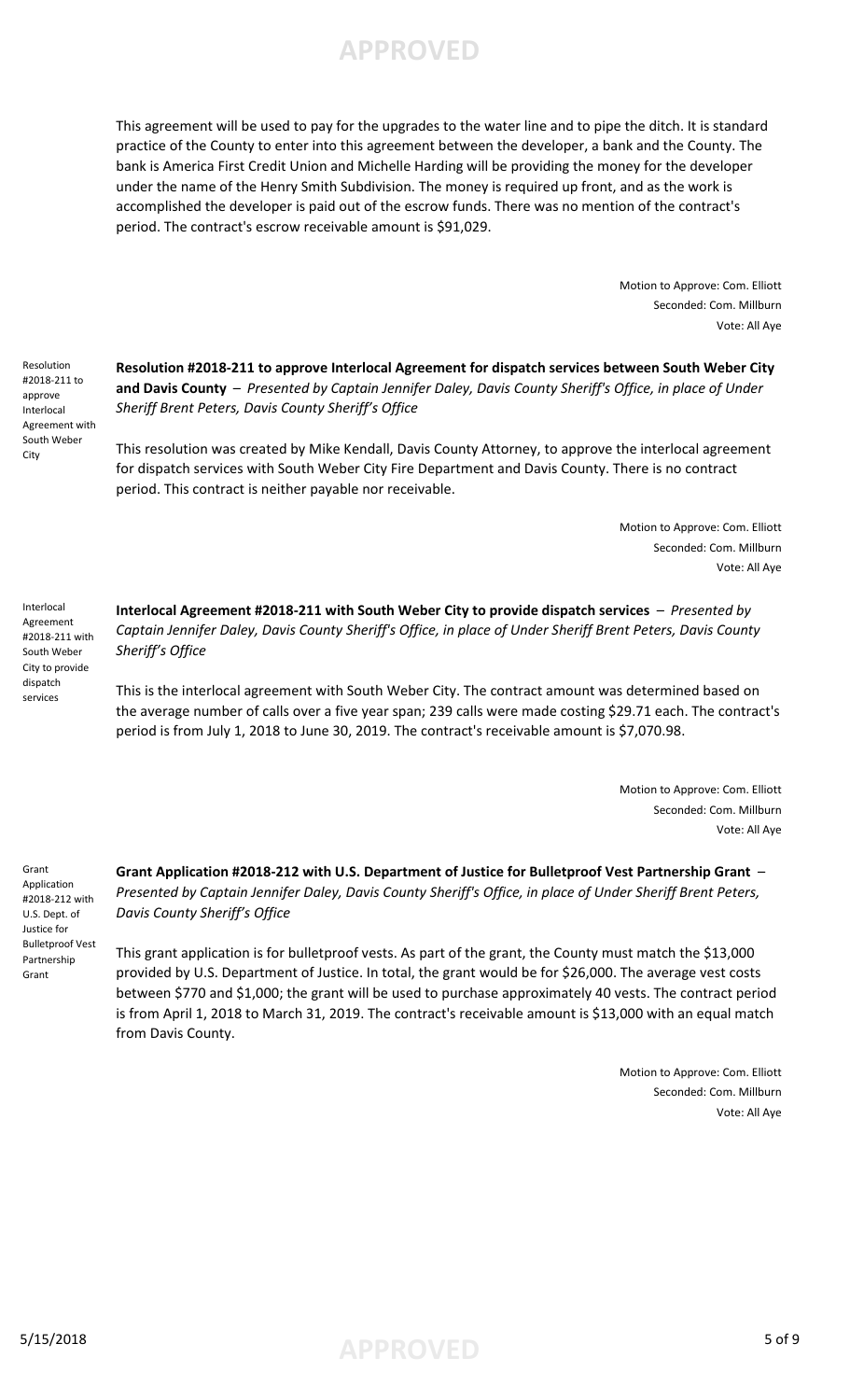Settlement Agreement #2018-213 with Acme Construction, Inc.

**Settlement Agreement #2018-213 with Acme Construction, Inc., related to PacifiCorp dba Rocky Mountain Power v. Acme Construction, Inc., et al.** – *Presented by Neal Geddes, Davis County Chief Deputy Civil Attorney*

This relates to the lawsuit filed by Rocky Mountain Power. As part of the lawsuit, the County filed a crossclaim against the contractor Acme. As part of reaching the resolution, the County has released claims with the contractor. This is a mutual release and a dismissal with prejudice but no admission of fault or payment. This will close the case. There is no contract period. This contract is neither payable nor receivable.

> Motion to Approve: Com. Elliott Seconded: Com. Millburn Vote: All Aye

Request Approval of 2018 Delinquent Property Tax Sale bidding process and parcels

**Request Approval of 2018 Delinquent Property Tax Sale traditional bidding process and parcels to be sold as a whole (not broken down into smaller pieces), May 16, 2018 at 10 a.m., 61 S. Main Street, Room 131, in Farmington** – *Presented by Curtis Koch, Davis County Clerk/Auditor*

This request is to approve the bidding procedures for the tax sale; there are only a few parcels on the auction. The following letter from the Tax Administration Office was then read by Curtis:

"Tomorrow May 16, 2018 @ 10:00a.m., we will be holding the 2018 Delinquent Property Tax Sale. That is held every year by our Clerk/Auditor Curtis Koch. It will be held here at the Davis County Administration Building down in room 131.

"This Tax Sale is where Parcels of property that are delinquent in taxes for 5 years will be auctioned. Just to give you some background on the Delinquent parcels for this year. When we first received the list we started with 102 parcels, of those 102 parcels we had: 46 homes, 21 parcels of land and 10 commercial properties.

"I [Tax Administration] gave you [Curtis] a list of the Parcels, these are the parcels that were advertised. As you can see all the ones in red have been redeemed This year on the advertisement it shows "Preferred Sales".

"The definition of Preferred Sales is: These are properties that meet one or more of the following criteria: 1) the county has determined that the property is not an economically viable unit of property to possible bidders with a unique interest in the property due to property characteristics such as size, shape, access, zoning or other factors that may affect the economic value and use of the property; or 2) a non-preferential sale of the property would create a nuisance and/or cloud upon an existing interest in the property and could unreasonably diminish the value of such an interest. These properties will initially be offered without competitive bidding to persons or entities who own property that abuts the identified property, or other persons or entities who have a unique interest in the identified property. If these properties are not purchased initially through a preferential sale, the County may offer these properties for sale to the registered bidders at this annual real property delinquent tax sale.

"Note: some properties may have been withdrawn from the sale. The reasons for withdrawal may be that the proper notice has not been given or erroneous legal descriptions, duplicate assessments, litigation, bankruptcy, have been discovered or deferrals or settlements have been granted by the Davis County Commission.

"And as of this morning we have: 1 Home, 3 parcels of land and 0 Commercial property.

"We [Tax Administration] are requesting approval on the Traditional bidding process and parcels will be sold as a whole and not broken down into smaller pieces."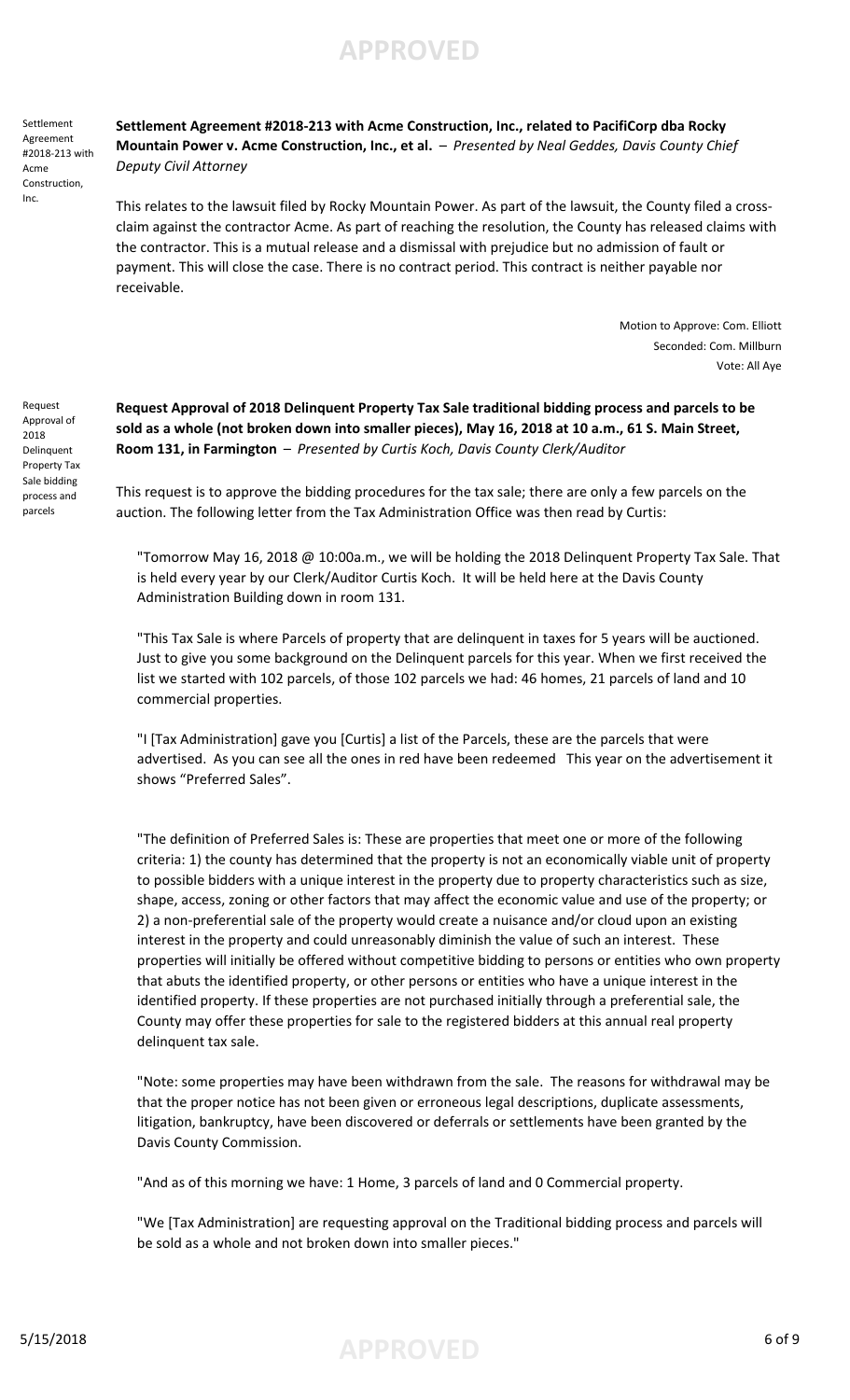Motion to Approve: Com. Elliott Seconded: Com. Millburn Vote: All Aye

Diane Law, Cheri Mayer and Kelly Tue were all recognized for the work they have done. They are the Tax Administration staff who have given the owners every opportunity possible to redeem the delinquent property. Also special thanks were given to Heidi Voordeckers who oversees the Tax Administration office at the request of Curtis, and the legal team who assists. With any luck there will be no homes available for sale by the morning.

Commissioner Elliott moved to begin a Public Hearing. Commissioner Millburn seconded the motion. All voted aye.

#### **PUBLIC HEARING Consideration of approval by resolution for additional budget appropriation requests. Budget increases**  will be funded by new revenues and/or monies unspent in the prior year - Presented by Heidi *Voordeckers, Davis County Chief Deputy Clerk/Auditor*

See attachment D and E as presented.

Pre-Trial Services From the general fund, some non-departmental funds need to be moved to a departmental fund as the new Pre-Trial Services department is created. There were "placeholder" funds put into place in the last approved budget since it was unclear when the department would officially be created. The funds will be used for salaries, wages, computer equipment and office supplies. Total request is a net increase of expenses to \$600 for office supplies; the totals transferred are \$158,337 for wages, \$102,243 for benefits and \$10,915 for computer equipment.

Animal Control When the kennels were removed, as part of the kennel remodel, plumbing issues were discovered. Facilities has requested an additional \$37,500 to take care of the plumbing.

> Commissioner Millburn invited public comments. No public comments were made. Commissioner Millburn closed the public hearing portion.

**Resolution #2018-214 for May 15, 2018 Resolution and Budget Opening Items: additional budget appropriation requests** Resolution #2018-214

> Motion to Approve: Com. Elliott Seconded: Com. Millburn Vote: All Aye

Commissioner Elliott moved to recess to Board of Equalization. Commissioner Millburn seconded the motion. All voted aye.

**BOARD OF EQUALIZATION** Board of Equalization matters were presented by Curtis Koch, Davis County Clerk/Auditor, as follows:

Two veteran tax exemption abatements for the year 2017.

Motion to Approve: Com. Elliott Seconded: Com. Millburn Vote: All Aye

Commissioner Elliott moved to reconvene Commission meeting. Commissioner Millburn seconded the motion. All voted aye.

### **CONSENT ITEMS**

Check Registers

Check Registers were presented for approval.

**Check Registers**

5/15/2018 **APPROVED** 7 of 9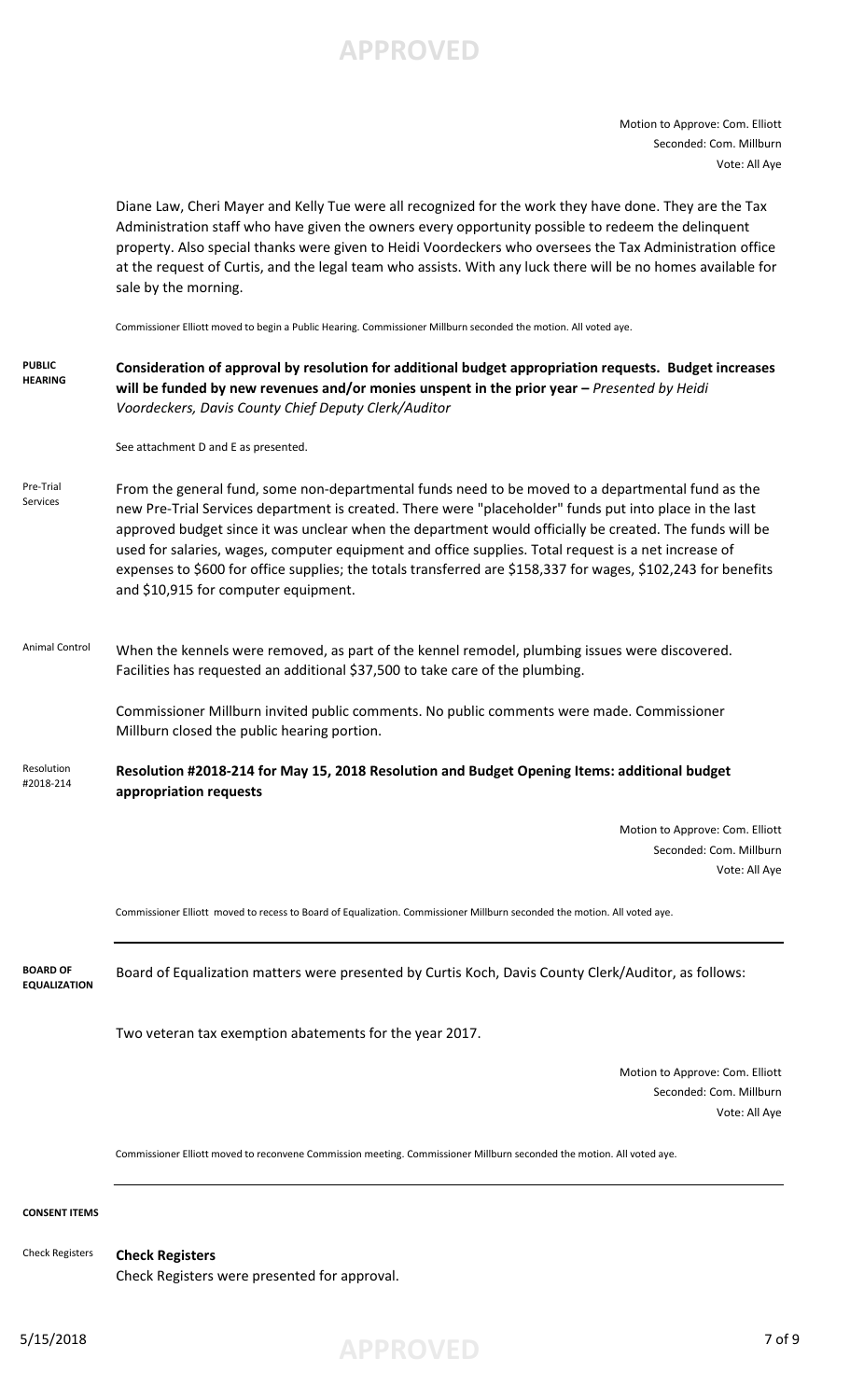Motion to Approve: Com. Elliott Seconded: Com. Millburn Vote: All Aye

| Indigent                             | <b>Indigent Abatement Register</b>                                                                                                                                                                                             |                                                                             |  |
|--------------------------------------|--------------------------------------------------------------------------------------------------------------------------------------------------------------------------------------------------------------------------------|-----------------------------------------------------------------------------|--|
| Abatement<br>Register                | The Indigent Abatement Register for the following names were presented for approval.                                                                                                                                           |                                                                             |  |
|                                      | Mark J. Anderson                                                                                                                                                                                                               |                                                                             |  |
|                                      |                                                                                                                                                                                                                                | Motion to Approve: Com. Elliott<br>Seconded: Com. Millburn<br>Vote: All Aye |  |
|                                      | John Carpenter                                                                                                                                                                                                                 |                                                                             |  |
|                                      |                                                                                                                                                                                                                                | Motion to Approve: Com. Elliott<br>Seconded: Com. Millburn<br>Vote: All Aye |  |
|                                      | Anthony Essex                                                                                                                                                                                                                  |                                                                             |  |
|                                      |                                                                                                                                                                                                                                | Motion to Approve: Com. Elliott<br>Seconded: Com. Millburn<br>Vote: All Aye |  |
|                                      | Christopher Ratcliffe                                                                                                                                                                                                          |                                                                             |  |
|                                      |                                                                                                                                                                                                                                | Motion to Approve: Com. Elliott<br>Seconded: Com. Millburn<br>Vote: All Aye |  |
|                                      | Kristy Smith                                                                                                                                                                                                                   |                                                                             |  |
|                                      |                                                                                                                                                                                                                                | Motion to Approve: Com. Elliott<br>Seconded: Com. Millburn<br>Vote: All Aye |  |
|                                      | Ann Yasenko                                                                                                                                                                                                                    |                                                                             |  |
|                                      |                                                                                                                                                                                                                                | Motion to Approve: Com. Elliott<br>Seconded: Com. Millburn<br>Vote: All Aye |  |
| <b>COMMISSION</b><br><b>COMMENTS</b> | No Commissioner comments.                                                                                                                                                                                                      |                                                                             |  |
|                                      | Commissioner Millburn invited other comments from the dais.                                                                                                                                                                    |                                                                             |  |
| Clerk/Auditor                        | Curtis wished everyone a happy spring. Commissioner Millburn complimented the Clerk and Auditing<br>teams for their hard work and Curtis on his leadership. Curtis said thank you and the recognition belongs<br>to his staff. |                                                                             |  |
| <b>PUBLIC</b>                        | No comments.                                                                                                                                                                                                                   |                                                                             |  |

**COMMENTS**